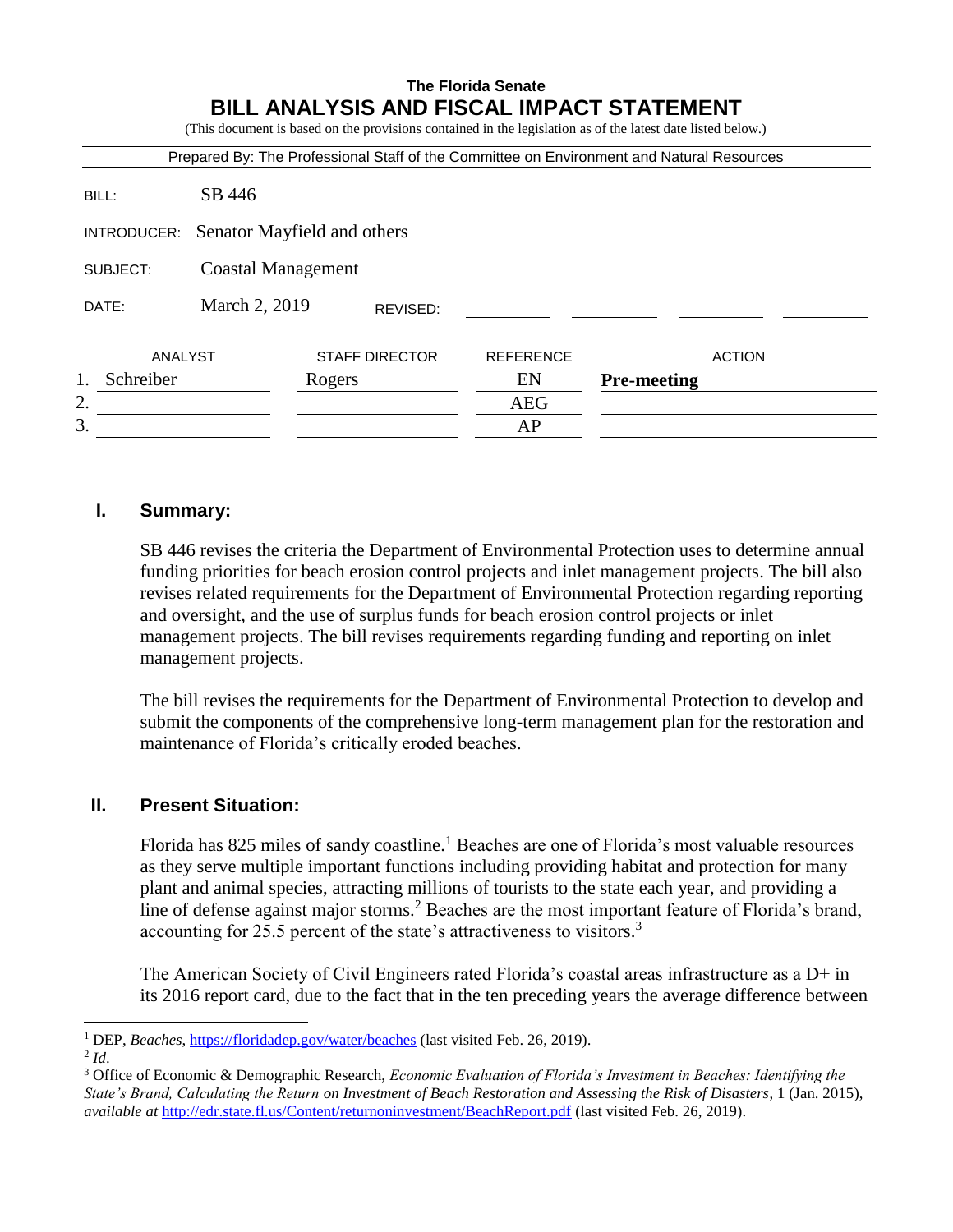requested and state appropriated funds exceeded \$40 million per year.<sup>4</sup> An evaluation by the Office of Economic and Demographic Research determined that the state's investment in beach management and restoration generated a positive rate of return on investment of 5.4.<sup>5</sup> A return greater than one means that the tax revenues generated by tourists visiting the state more than cover the state's expenditures on beaches.<sup>6</sup>

### **Beach Erosion and Beach Nourishment**

Coastal erosion is the loss of coastal lands due to the net removal of sediment, and it causes beaches to become narrower and lower in elevation.<sup>7</sup> This erosion is both natural and humancaused. Sand naturally drifts along the shore due to waves, currents, and tides.<sup>8</sup> Storms can cause dramatic changes in a beach, including significant loss of sand.<sup>9</sup> An "inlet" is a coastal waterway separating two stretches of beach, and is defined as "a coastal barrier waterway connecting a bay, lagoon, or similar body of water with" the ocean.<sup>10</sup> There are 66 coastal barrier inlets in Florida, and many of them are used for navigating vessels.<sup>11</sup> Human-induced erosion is often caused by the creation and maintenance of inlets, where sand has historically been removed from the shore by dredging, and the natural drift of the sand is blocked by jetties, trapped in channels, or moved into shallow tidal areas. <sup>12</sup> Developing and placing infrastructure near the shore can also contribute to coastal erosion by limiting the amount of sand stored in dunes.<sup>13</sup>

"Beach nourishment" is the practice of maintaining a beach by the replacement of sand.<sup>14</sup> In a typical beach nourishment project, sand is collected from an offshore location by a dredge and

<sup>5</sup> Office of Economic & Demographic Research, *Economic Evaluation of Florida's Investment in Beaches: Identifying the State's Brand, Calculating the Return on Investment of Beach Restoration and Assessing the Risk of Disasters*, 1 (Jan. 2015), *available at* <http://edr.state.fl.us/Content/returnoninvestment/BeachReport.pdf> (last visited Feb. 26, 2019). 6 *Id.*

 $\overline{a}$ <sup>4</sup> American Society of Civil Engineers, *2016 Report Card for Florida's Infrastructure*, 2 (2016), *available at* http://www.infrastructurereportcard.org/wp-content/uploads/2017/01/2016 RC Final screen.pdf (last visited Feb. 24, 2019).

<sup>7</sup> U.S. Geological Survey, Coastal Change Hazards: Hurricanes and Extreme Storms, *Beach Erosion*,

<https://coastal.er.usgs.gov/hurricanes/coastal-change/beach-erosion.php> (last visited Feb. 26, 2019); Australian Government, Geoscience Australia, *Coastal Erosion*[, http://www.ga.gov.au/scientific-topics/hazards/coastalerosion](http://www.ga.gov.au/scientific-topics/hazards/coastalerosion) (last visited Feb. 25, 2019).

<sup>8</sup> DEP, *Strategic Beach Management Plan: Introduction*, 1 (May 2018), *available at*

https://floridadep.gov/sites/default/files/SBMP-Introduction\_0.pdf (last visited Feb. 25, 2019); *see* U.S. Geological Survey, *Longshore Current*,<https://pubs.usgs.gov/circ/c1075/longshore.html> (last visited Feb. 27, 2019); *see* University of South Florida, Florida Center for Instructional Technology, *Changing Coastlines*,

<https://fcit.usf.edu/florida/teacher/science/mod2/changing.coastlines.html> (last visited Feb. 28, 2019). Longshore transport is the movement of sand along the shore, parallel to the coast, caused by longshore currents.

<sup>9</sup> DEP, *Strategic Beach Management Plan: Introduction*, 1 (May 2018).

 $10$  Fla. Admin. Code R. 62B-36.002(7). The complete definition of "inlet" is "a coastal barrier waterway connecting a bay, lagoon, or similar body of water with the Gulf of Mexico, the Straits of Florida, or the Atlantic Ocean and all related flood and ebb tidal shoals and the inlet shorelines. Improved, altered or modified inlets are those where stabilizing rigid coastal structures have been constructed, or where inlet related structures or features such as channels have been constructed or are actively maintained and the channel depth is greater than the inlet system would support in a natural state."

<sup>11</sup> DEP, *Strategic Beach Management Plan: Introduction*, 10 (May 2018).

<sup>12</sup> *Id.* at 1.

<sup>13</sup> *Id.*

<sup>14</sup> Section 161.021(3), (4), F.S.; *see* DEP, *Strategic Beach Management Plan: Introduction*, 14 (May 2018). The first time sand is added to a beach it is called "beach restoration," and any subsequent project adding sand to the beach after the beach restoration is called "beach nourishment."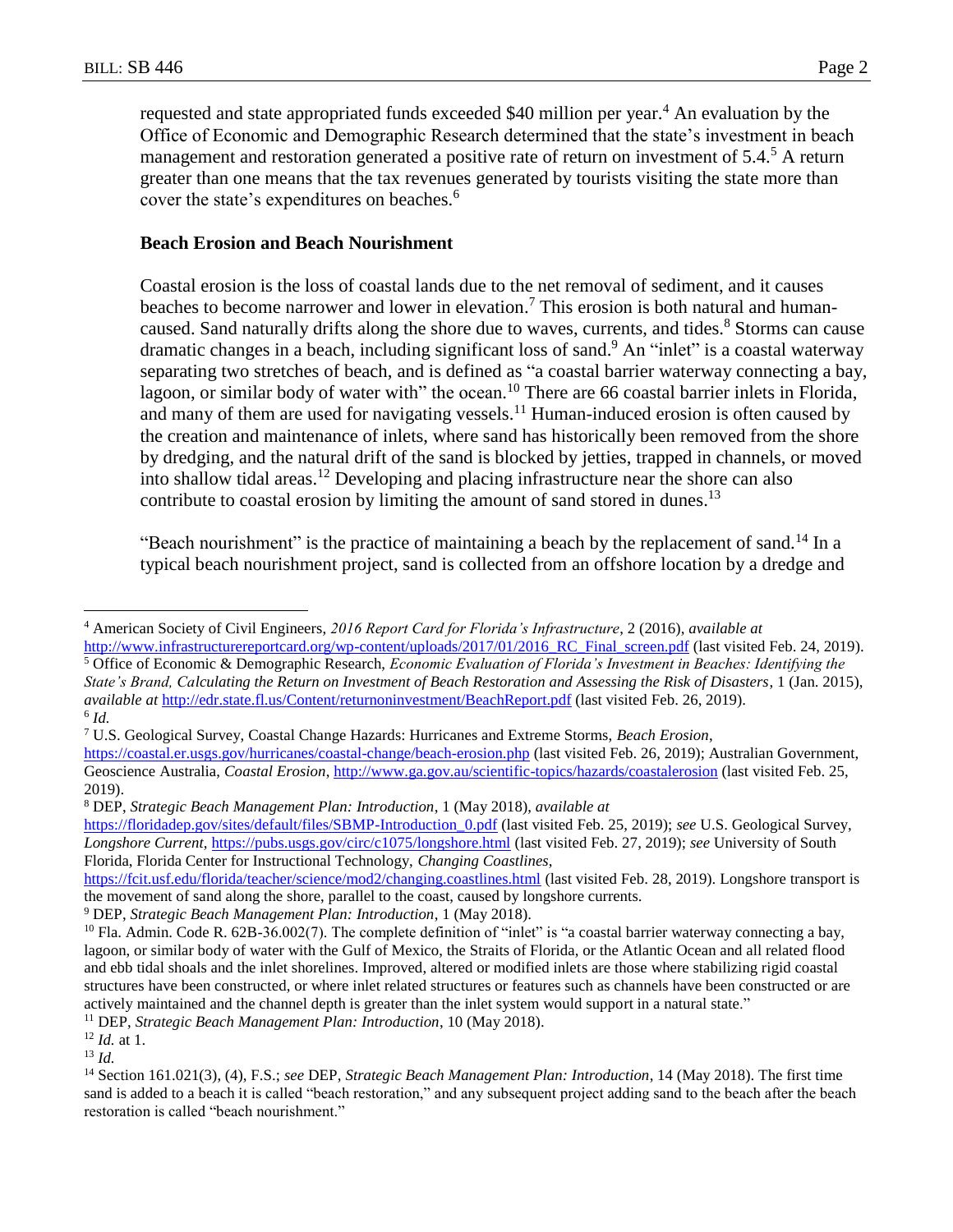piped onto the beach.<sup>15</sup> Bulldozers are then used to move the new sand on the beach until the beach matches the project design profile.<sup>16</sup> DEP is authorized to review innovative technologies for beach nourishment and, on a limited basis, authorize alternatives to traditional dredge and fill projects to determine the most cost-effective techniques for beach nourishment.<sup>17</sup>

The Legislature has recognized that beach-quality sand for the nourishment of the state's critically eroded beaches is an exhaustible resource, in ever-decreasing supply, which must be carefully managed for the benefit of Florida's beaches.<sup>18</sup> The Legislature has also recognized that inlets interrupt or alter the natural drift of beach-quality sand resources, which often results in these sand resources being deposited in nearshore areas or in the inlet channel, or in the inland waterway adjacent to the inlet, instead of providing natural nourishment to the adjacent eroding beaches.<sup>19</sup>

The Department of Environmental Protection (DEP) is required to determine which beaches are critically eroded and in need of restoration and nourishment.<sup>20</sup> According to DEP, as of 2017, there are 420.9 miles of critically eroded beach, 8.7 miles of critically eroded inlet shoreline, 92.2 miles of non-critically eroded beach, and 3.2 miles of non-critically eroded inlet shoreline statewide.<sup>21</sup> Erosion is termed "critical" if there is a threat to or loss of one of four specific interests: upland development, recreation, wildlife habitat, or important cultural resources.<sup>22</sup>

### **Beach and Shore Preservation**

Beach and inlet management in Florida are governed by Chapter 161, F.S., Beach and Shore Preservation. DEP is the beach and shore preservation authority for the state.<sup>23</sup> DEP's programs for beach and shore preservation are implemented through its Division of Water Resource Management.<sup>24</sup> Under the Beaches, Inlets and Ports Program, DEP updates and maintains the components of the Strategic Beach Management Plan (SBMP).<sup>25</sup> The SBMP consists of multiple plans developed at the regional level, and it identifies Florida's critically eroded beaches and

 $\overline{a}$ 

 $20$  Section 161.101(1), F.S.

<sup>15</sup> DEP, *Why Beach Restoration: Why Restore Eroded Beaches?*, https://floridadep.gov/water/beaches-fundingprogram/content/why-beach-restoration (last visited Feb. 25, 2019).

 $^{16}$  *Id.* 

<sup>&</sup>lt;sup>17</sup> Section 161.082, F.S.

<sup>18</sup> Section 161.144, F.S.

<sup>&</sup>lt;sup>19</sup> Section 161.142, F.S.

<sup>21</sup> DEP, Division of Water Resource Management, *Critically Eroded Beaches in Florida*, 5, 20 (June 2018), *available at* https://floridadep.gov/sites/default/files/CriticallyErodedBeaches.pdf (last visited Feb. 25, 2019); Fla. Admin. Code R. 62B-36.002(5). The term "critically eroded shoreline" is defined as "a segment of shoreline where natural processes or human activities have caused, or contributed to, erosion and recession of the beach and dune system to such a degree that upland development, recreational interests, wildlife habitat or important cultural resources are threatened or lost. Critically eroded shoreline may also include adjacent segments or gaps between identified critical erosion areas which, although they may be stable or slightly erosional now, their inclusion is necessary for continuity of management of the coastal system or for the design integrity of adjacent beach management projects."

<sup>22</sup> Fla. Admin. Code R. 62B-36.002(5).

<sup>23</sup> Section 161.101(2), F.S.

<sup>24</sup> DEP, *Division of Water Resource Management*[, https://floridadep.gov/Water](https://floridadep.gov/Water) (last visited Feb. 25, 2019).

<sup>25</sup> Section 161.161(1), F.S.; DEP, *Strategic Planning and Coordination*, [https://floridadep.gov/water/beaches-inlets](https://floridadep.gov/water/beaches-inlets-ports/content/strategic-planning-and-coordination#IMP)[ports/content/strategic-planning-and-coordination#IMP](https://floridadep.gov/water/beaches-inlets-ports/content/strategic-planning-and-coordination#IMP) (last visited Feb. 25, 2019).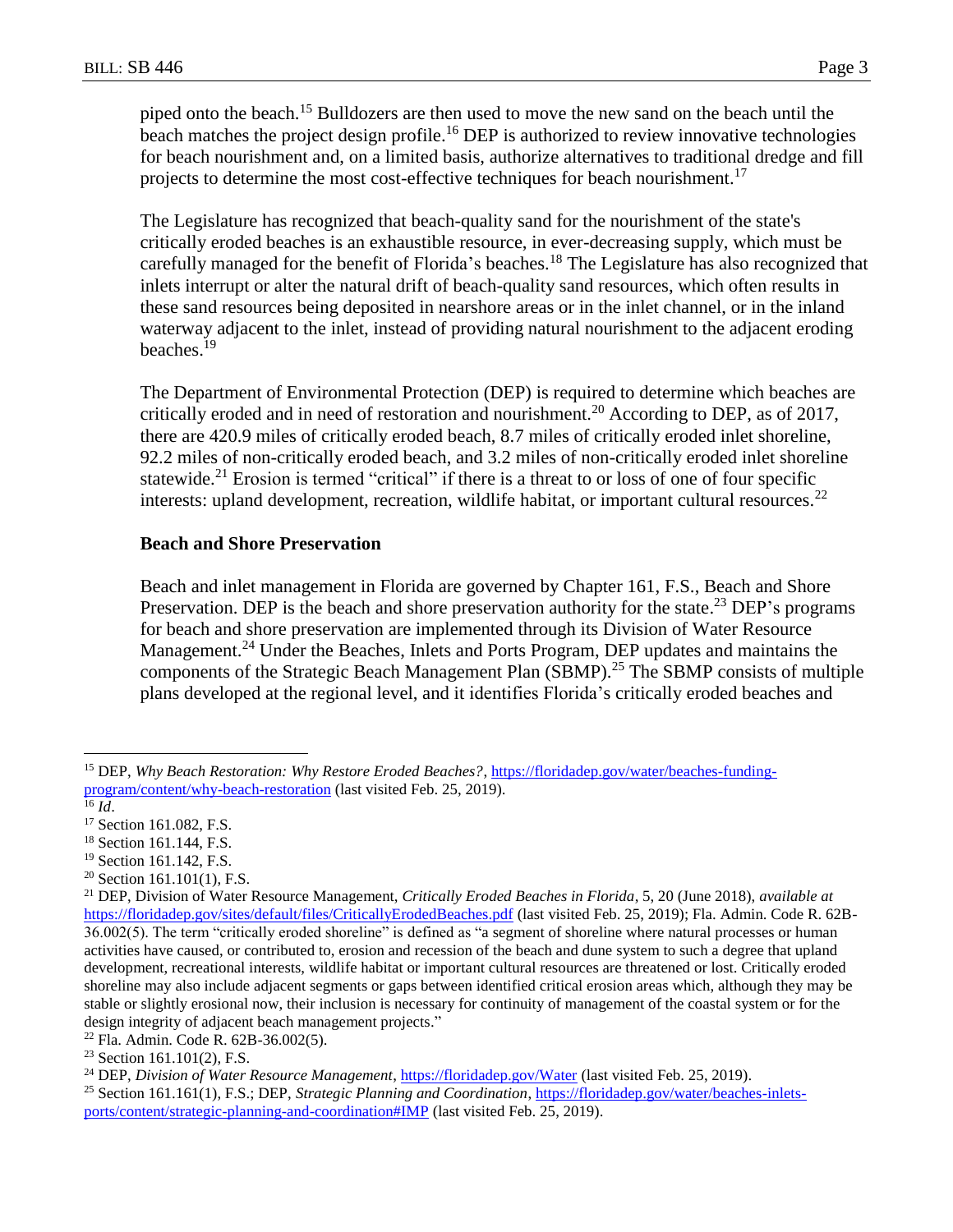discusses strategies for beach and inlet management.<sup>26</sup> Under the Beach Management Funding Assistance Program, DEP receives funding requests from local governments for cost sharing of beach and inlet management projects.<sup>27</sup> DEP applies certain criteria to these projects to determine funding priorities, creates lists that numerically rank the projects based on the criteria, and then submits the ranked lists of projects to the Legislature in annual funding requests.<sup>28</sup>

### *Strategic Beach Management Plan*

DEP is required to develop and maintain a comprehensive long-term management plan for the restoration and maintenance of the state's critically eroded beaches.<sup>29</sup> The beach management plan is required, in part, to accomplish the following:

- Address long-term solutions to the problem of critically eroded beaches.
- Evaluate each improved, modified, or altered inlet and determine whether the inlet is a significant cause of beach erosion.
- Design criteria for beach restoration and beach nourishment projects.
- Identify causes of shoreline erosion and change, calculate erosion rates, and project long-term erosion for all major beach and dune systems by surveys and profiles.
- Study dune and vegetation conditions.
- Establish a list of beach restoration and beach nourishment projects, arranged in order of priority, and the funding levels needed for such projects.<sup>30</sup>

The SBMP is a set of beach management plans and a key component of DEP's comprehensive long-term management plan.<sup>31</sup> It is a dynamic management tool for use by private individuals and local, state, and federal government officials.<sup>32</sup> The SBMP is updated periodically as specific strategies are implemented, new resources and opportunities are identified, and proposed strategies are developed by DEP and federal or local government sponsors.<sup>33</sup> DEP prepares the  $SBMP$  at the regional level.<sup>34</sup> The regional plans include recommendations of appropriate

 $\overline{a}$ 

https://floridadep.gov/sites/default/files/SBMP-Introduction\_0.pdf (last visited Feb. 26, 2019). <sup>33</sup> *Id.*

<sup>26</sup> DEP also creates separate Inlet Management Plans.

<sup>27</sup> Sections 161.101 and 161.143, F.S.; Fla. Admin. Code R. 62B-36; DEP, *Beaches Funding Program*, <https://floridadep.gov/water/beaches-funding-program> (last visited Feb. 25, 2019).

<sup>28</sup> Sections 161.101(14) and 161.161(2), F.S.; DEP, Division of Water Resource Management, *Beach Management Funding Assistance Program Fixed Capital Outlay Local Government Funding Request*, *Fiscal Year 2019-2020* (Feb. 2019), *available at* [https://floridadep.gov/sites/default/files/FY%2019-20%20LGFR\\_2.pdf](https://floridadep.gov/sites/default/files/FY%2019-20%20LGFR_2.pdf) (last visited Feb. 25, 2019). The funding request document states: "[t]he prioritized list of beach erosion control projects is organized in two sections: (1) Beach Restoration and Nourishment Projects (Beach Projects); and (2) Inlet Sand Bypassing/Inlet Management Plan Implementation Projects (Inlet Projects)."

 $29$  Section 161.161(1), F.S.

<sup>30</sup> *Id*.

<sup>&</sup>lt;sup>31</sup> DEP, *Strategic Planning and Coordination*, [https://floridadep.gov/water/beaches-inlets-ports/content/strategic-planning](https://floridadep.gov/water/beaches-inlets-ports/content/strategic-planning-and-coordination#Strategic%20Beach%20Management%20Plan%20-%20SBMP)[and-coordination#Strategic%20Beach%20Management%20Plan%20-%20SBMP](https://floridadep.gov/water/beaches-inlets-ports/content/strategic-planning-and-coordination#Strategic%20Beach%20Management%20Plan%20-%20SBMP) (last visited Feb. 25, 2019); Fla. Admin. Code R. 62B-36.002(1), (18). Only projects consistent with the SBMP will be considered for funding under the Beach Management Funding Assistance Program.

<sup>32</sup> DEP, *Strategic Beach Management Plan: Introduction*, 3 (May 2018), *available at*

<sup>34</sup> DEP, *Strategic Planning and Coordination*, [https://floridadep.gov/water/beaches-inlets-ports/content/strategic-planning](https://floridadep.gov/water/beaches-inlets-ports/content/strategic-planning-and-coordination#Strategic%20Beach%20Management%20Plan%20-%20SBMP)[and-coordination#Strategic%20Beach%20Management%20Plan%20-%20SBMP](https://floridadep.gov/water/beaches-inlets-ports/content/strategic-planning-and-coordination#Strategic%20Beach%20Management%20Plan%20-%20SBMP) (last visited Feb. 25, 2019). This page shows all of the regional plans that are components of the SBMP.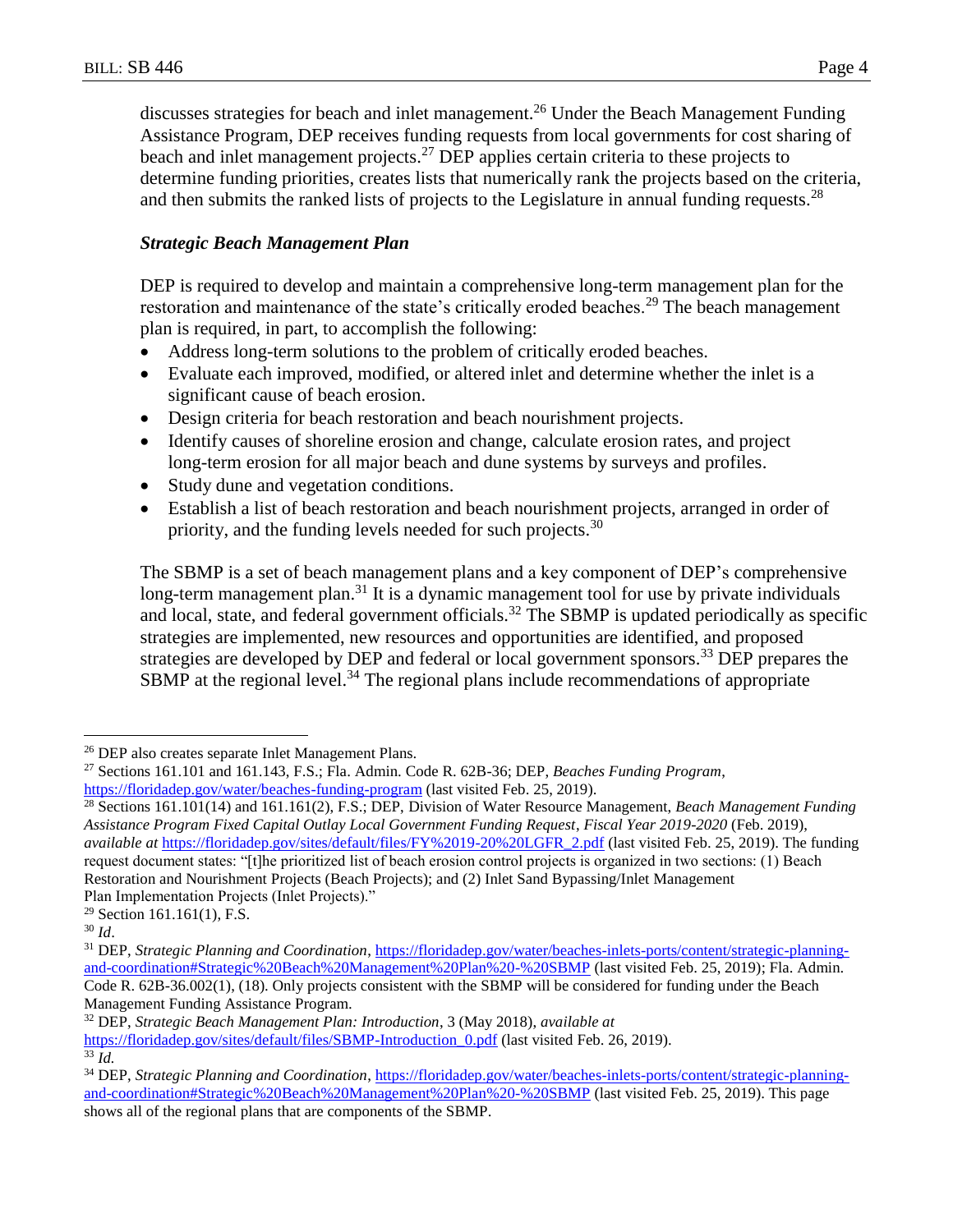funding mechanisms for implementing projects in the beach management plan describe historical and present beach restoration activities.<sup>35</sup>

## *Long Range Budget Plan*

The statewide long range budget plan projects the ten-year planning needs for federal, state, and local governments necessary to implement the SBMP.<sup>36</sup> The budget plan is subdivided by the same seven regions as the SBMP and provides a statewide survey of many individual project efforts.<sup>37</sup> The plan is developed in coordination with local sponsors, and submitted to the Legislature annually as a companion document to the funding requests.<sup>38</sup>

## *Beach Management Funding Assistance Program*

DEP established the Beach Management Funding Assistance Program for the purpose of working together with local sponsors to achieve the protection, preservation, and restoration of Florida's sandy beaches, and the management of inlets to replicate the natural drift of sand.<sup>39</sup> Pursuant to state public policy, the Legislature is required to fund beach restoration and nourishment projects, including inlet management projects that cost-effectively provide beach-quality material for adjacent critically eroded beaches.<sup>40</sup> To be eligible for funding under the program, a project must: be in an area designated as critically eroded shoreline, or benefit an adjacent critically eroded shoreline; have a clearly identifiable beach management benefit consistent with the state's beach management plan; and be designed to reduce potential upland damage or mitigate adverse impacts caused by improved, modified, or altered inlets, coastal armoring, or existing upland development.<sup>41</sup>

The state is authorized to pay up to 75 percent of the actual costs for restoring and nourishing critically eroded beaches, recognizing that local beach communities derive the primary benefits from the presence of adequate beaches.<sup>42</sup> The local government in which the beach is located is responsible for funding the balance of such costs.<sup>43</sup> However, the law states that "until the unmet demand for repairing Florida's damaged beaches and dunes is satisfied, it is the further intent of the Legislature to cost-share such projects equally between state and local sponsors."<sup>44</sup>

The Beach Management Funding Assistance Program accepts funding requests from local governments in Florida each year.<sup>45</sup> Local Government Funding Request Applications are available for both beach projects and inlet projects.<sup>46</sup>

<sup>41</sup> *Id*.

<sup>35</sup> Section 161.161(1), F.S.

<sup>36</sup> DEP, *Florida Beach Management Program, Long Range Budget Plan for 2019-2029*, 1 (Feb. 2019), *available at* https://floridadep.gov/sites/default/files/FY%201929%20LRBP%20Report\_0.pdf (last visited Feb. 25, 2019).

 $\frac{37}{37}$  *Id.* at 2.

<sup>38</sup> Fla. Admin. Code R. 62B-36.002(17).

<sup>39</sup> Fla. Admin. Code R. 62B-36.001.

<sup>40</sup> Section 161.088, F.S.

 $42$  Section 161.101(1), F.S.

<sup>43</sup> *Id*.

<sup>44</sup> Section 161.101(15), F.S.

<sup>45</sup> DEP, Beaches Funding Assistance Information, *How To Apply*, [https://floridadep.gov/water/beaches-funding](https://floridadep.gov/water/beaches-funding-program/content/beaches-funding-assistance-information)[program/content/beaches-funding-assistance-information](https://floridadep.gov/water/beaches-funding-program/content/beaches-funding-assistance-information) (last visited Feb. 26, 2019).

<sup>46</sup> *Id.*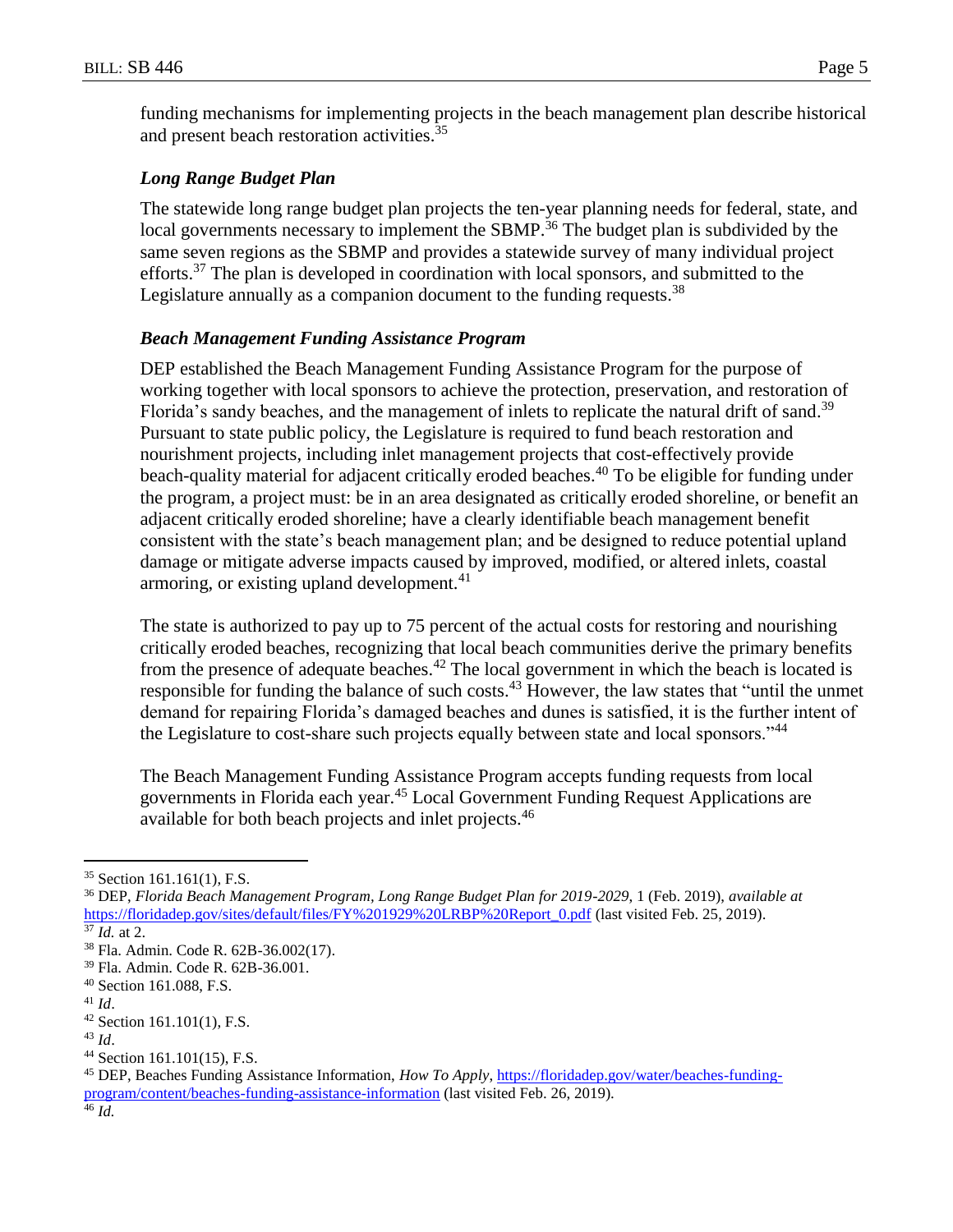For a beach erosion control project to receive state funding, the project must: provide adequate public access, protect natural resources, and protect endangered and threatened species.<sup>47</sup> DEP is required to consider the following criteria in determining annual funding priorities:

- The severity of erosion conditions, the threat to existing upland development, and recreational or economic benefits.
- The availability of federal matching dollars.
- The extent of the local government sponsor's financial and administrative commitment to the project, including its long-term financial plan with a designated funding source for initial construction and periodic maintenance.
- Previous state commitment and involvement in the project.
- The anticipated physical performance of the project, including the frequency of periodic planned nourishment.
- The extent to which the project mitigates the adverse impact of improved, modified, or altered inlets on adjacent beaches.
- Innovative, cost-effective, and environmentally sensitive applications to reduce erosion.
- Projects that provide enhanced habitat within or adjacent to designated refuges of nesting sea turtles.
- The extent to which local or regional sponsors of beach erosion control projects agree to coordinate the planning, design, and construction of their projects to take advantage of identifiable cost savings.
- The degree to which the project addresses the state's most significant beach erosion problems.<sup>48</sup>

DEP uses other ranking criteria, in addition to the criteria for all beach erosion control projects (when applicable), to establish funding priorities for inlet management projects.<sup>49</sup> Those criteria are required to include consideration of the following:

- An estimate of the annual quantity of beach-quality sand reaching the updrift boundary of the improved jetty or inlet channel.
- The severity of the erosion to the adjacent beaches caused by the inlet and the extent to which the proposed project mitigates the erosive effects of the inlet.
- The overall significance and anticipated success of the proposed project in balancing the sediment budget of the inlet and adjacent beaches and addressing the sand deficit along the inlet-affected shorelines.
- The extent to which existing bypassing activities at an inlet would benefit from modest, costeffective improvements when considering the volumetric increases from the proposed project, the availability of beach-quality sand currently not being bypassed to adjacent eroding beaches, and the ease with which such beach-quality sand may be obtained.
- The interest and commitment of local governments as demonstrated by their willingness to coordinate the planning, design, construction, and maintenance of an inlet management project and their financial plan for funding the local cost share for initial construction, ongoing sand bypassing, channel dredging, and maintenance.

<sup>47</sup> Section 161.101(12), F.S.

<sup>&</sup>lt;sup>48</sup> Section 161.101(14), F.S. If multiple projects qualify equally under the criteria, DEP assigns priority to projects that are ready to proceed.

<sup>49</sup> Section 161.143(2), F.S.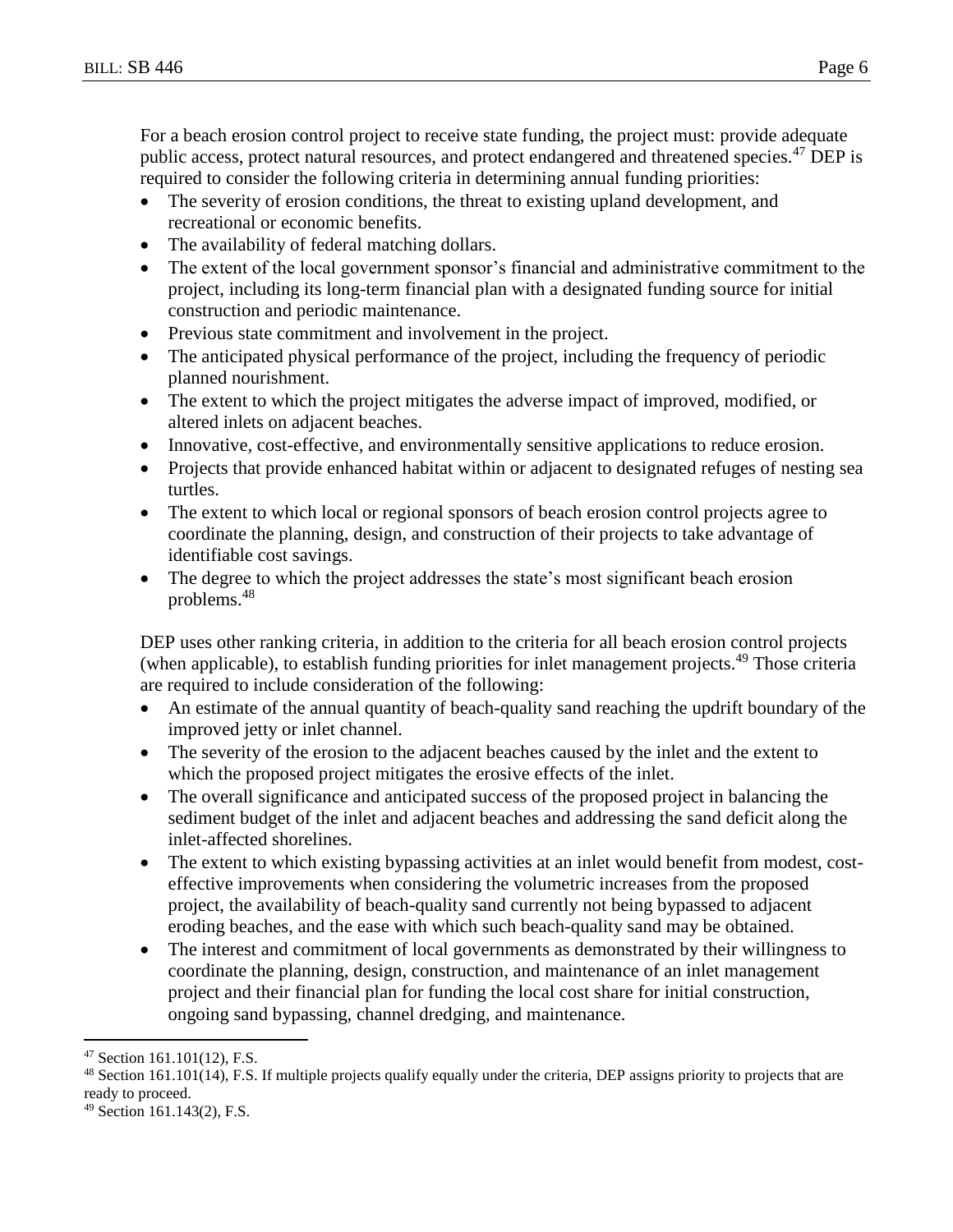- The previous completion or approval of a state-sponsored inlet management plan or localgovernment-sponsored inlet study concerning the inlet addressed by the proposed project, the ease of updating and revising any such plan or study, and the adequacy and specificity of the plan's or study's recommendations concerning the mitigation of an inlet's erosive effects on adjacent beaches.
- The degree to which the proposed project will enhance the performance and longevity of proximate beach nourishment projects, thereby reducing the frequency of such periodic nourishment projects.
- The project-ranking criteria in s. 161.101(14), F.S., to the extent such criteria are applicable to inlet management studies, projects, and activities.<sup>50</sup>

DEP established a point-based priority ranking system in order to implement the statutory criteria for beach and inlet management projects for funding assistance.<sup>51</sup> Under the system, a project receives a total point score based on the established project ranking criteria. The total amount of points available for beach management projects is 115 points and the total for inlet management projects is 90 points.<sup>52</sup> The charts below indicate the number of component criteria under each statutory criteria as developed by DEP.<sup>53</sup>

| <b>Statutory Criteria</b>                                              | Number of<br><b>Component Criteria</b> | <b>Available</b><br><b>Points</b> |
|------------------------------------------------------------------------|----------------------------------------|-----------------------------------|
| <b>Beach Management</b>                                                |                                        |                                   |
| Significance                                                           | 6                                      | 20                                |
| <b>Local Sponsor Financial and</b><br><b>Administrative Commitment</b> | 6                                      | 10                                |
| <b>Previous State Commitment</b>                                       | 4                                      | 10                                |
| <b>Availability of Federal Funds</b>                                   | 3                                      | 10                                |
| <b>Project Performance</b>                                             | 2                                      | 10                                |
| <b>Recreational and Economic</b><br><b>Benefits</b>                    | 1                                      | 10                                |
| <b>Severity of Erosion</b>                                             | 1                                      | 10                                |
| <b>Mitigation of Inlet Effects</b>                                     | 1                                      | 10                                |
| <b>Threat to Upland Structures</b>                                     | 1                                      | 10                                |
| <b>Innovative Technologies</b>                                         | $\overline{2}$                         | 5                                 |
| Regionalization                                                        | 1                                      | 5                                 |
| <b>Enhance Refuges of Nesting</b><br>Sea Turtle                        | 1                                      | 5                                 |
| <b>Total</b>                                                           | 29                                     | 115                               |

| <b>Statutory Criteria</b>                                              | Number of<br><b>Component Criteria</b> | <b>Available</b><br><b>Points</b> |
|------------------------------------------------------------------------|----------------------------------------|-----------------------------------|
| <b>Inlet Management</b>                                                |                                        |                                   |
| <b>Balancing the Sediment Budget</b>                                   |                                        | 20                                |
| Inlet Management Plan                                                  | 3                                      | 15                                |
| <b>Local Sponsor Financial and</b><br><b>Administrative Commitment</b> | 6                                      | 10                                |
| <b>Previous State Commitment</b>                                       | 4                                      | 10                                |
| <b>Availability of Federal Funding</b>                                 | 3                                      | 10                                |
| Sand Reaching the Inlet                                                | 1                                      | 10                                |
| <b>Cost Effectiveness</b>                                              |                                        | 10                                |
| <b>Enhanced Project Performance</b>                                    |                                        | 5                                 |
| <b>Total</b>                                                           | 20                                     | 90                                |

 $\overline{a}$ <sup>50</sup> Section 161.143(2)(a)-(h), F.S.; *see* DEP, *Strategic Beach Management Plan: Introduction*, 10, 14 (May 2018), *available at* https://floridadep.gov/sites/default/files/SBMP-Introduction\_0.pdf (last visited Feb. 26, 2019). Inlet bypassing projects take sand from one side of the inlet, or from within the inlet, and place it along the shorelines adjacent to the inlet, to mitigate the erosive effects of the inlet. Beach restoration, beach nourishment, and inlet bypassing are collectively referred to as "active management." As of 2017, 229.1 miles of Florida's critically eroded sandy beaches are under active management. <sup>51</sup> Fla. Admin. Code R. 62B-36.006.

<sup>52</sup> Office of Program Policy Analysis & Government Accountability (OPPAGA), *The Beach Management Funding Assistance Program Was Recently Improved, but Some Stakeholder Concerns Persist*, 4 (Dec. 2014), *available at* <http://www.oppaga.state.fl.us/MonitorDocs/Reports/pdf/1412rpt.pdf> (last visited Feb. 25, 2019). <sup>53</sup> *Id.*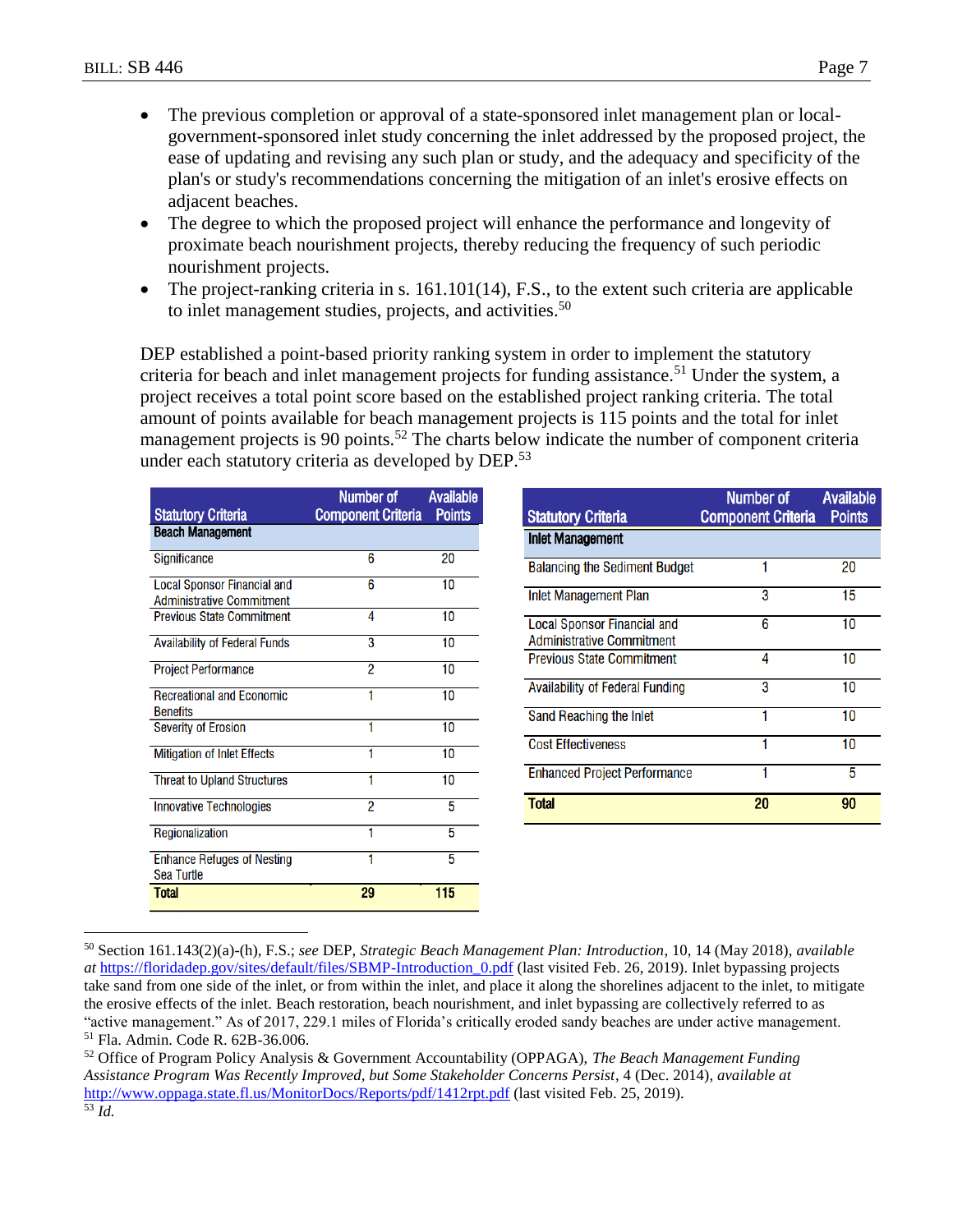DEP is prohibited from funding projects that provide only recreational benefits.<sup>54</sup> All funded projects are required to have an identifiable beach erosion control or beach preservation benefit directed toward maintaining or enhancing the sand in the system.<sup>55</sup> The following is a list of activities that are ineligible for cost sharing:

- Recreational structures, such as piers, decks, and boardwalks.
- Park activities and facilities, except for erosion control.
- Aesthetic vegetation.
- Water quality components of stormwater management systems.
- Experimental or demonstration projects, unless favorably peer-reviewed or scientifically documented.
- Hard structures, unless designed for erosion control or to enhance beach nourishment project longevity or bypassing performance.
- Operations and maintenance, with the exception of nourishment.
- Maintenance and repair of over-walks.
- Navigation construction, operation, and maintenance activities, except those elements whose purpose is to place or keep sand on adjacent beaches.<sup>56</sup>

In December of 2014, the Office of Program Policy Analysis and Government Accountability (OPPAGA) released a report evaluating DEP's process for selecting and prioritizing beach management and inlet management projects.<sup>57</sup> The review considered the current statutory criteria and related administrative rules, as well as the funding request application process, information requirements, and timeline.<sup>58</sup> OPPAGA also reviewed how DEP uses each ranking criteria for establishing the annual priority order for beach management and restoration projects.<sup>59</sup>

The report made several findings, including, but not limited to, finding that:

- A limited number of factors account for a majority of the points awarded.
- The criteria do not account for statewide differences in beach conditions, such as regional differences in erosion patterns and variations in project costs.
- The criteria do not adequately take into account the economic impact of beach projects, particularly the value of tourism.
- The criteria do not adequately account for a project's cost effectiveness or performance.
- The criteria do not take into account the impacts of recent storms or the current conditions of the shoreline.
- Stakeholders found the application requirements for funding to be too complicated and time consuming.
- Stakeholders perceived a bias for projects that received federal funding.

<sup>54</sup> Section 161.101(13), F.S.

<sup>55</sup> *Id.*

<sup>56</sup> *Id.*

<sup>57</sup> OPPAGA, *The Beach Management Funding Assistance Program Was Recently Improved, but Some Stakeholder Concerns Persist* (Dec. 2014), *available at* <http://www.oppaga.state.fl.us/MonitorDocs/Reports/pdf/1412rpt.pdf> (last visited Feb. 26, 2019).

<sup>58</sup> *Id.* at 1.

<sup>59</sup> *Id.*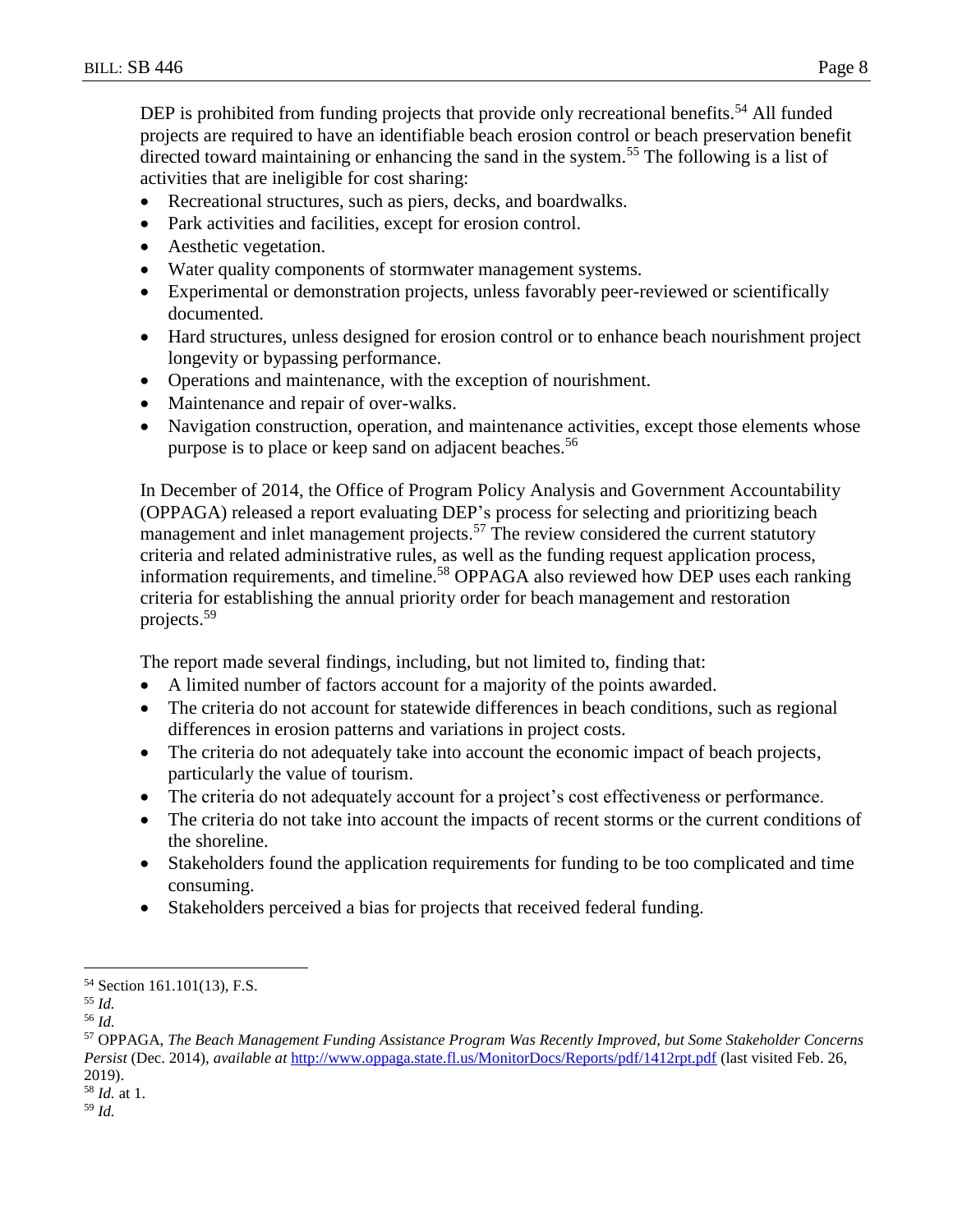Stakeholders found that the criteria do not adequately provide for endangered and threatened species. 60

## **III. Effect of Proposed Changes:**

## **Beach Erosion Control Projects**

**Section 1** amends s. 161.101, F.S., to require the Department of Environmental Protection (DEP) to adopt by rule a scoring system to use when determining the annual funding priorities for beach erosion control projects. The scoring system must consist of four tiers, and use equally weighted criteria within each tier. If multiple projects qualify equally under the scoring system, priority will be assigned to the projects shown to be most ready to proceed. The new scoring system will go into effect on July 1, 2020.

## *Tier 1 (20% of the total project score)*

Under Tier 1, DEP will consider the tourism-related return on investment and the economic impact of the project, using county tax data to individually assess each county with jurisdiction over the project area. The return on investment is the ratio of the tourism-related tax revenues in the most recent year to the state funding requested for the project. The economic impact is the ratio of the tourism-related tax revenues in the most recent year to all the county's tax revenues in the most recent year.

## *Tier 2 (45% of the total project score)*

Under Tier 2, DEP will consider all of the following criteria relating to federal funding, storm damage reduction, and cost-effectiveness:

- The availability of federal matching dollars, considering federal authorization, the federal cost-share percentage, and the status of the funding award.
- The storm damage reduction benefits of the project based on the following considerations:
	- o The current conditions of the project area, including any recent storm damage impact, as a percentage of volume of sand lost since the most recent beach nourishment event or most recent beach surveys. If the project area has not been previously restored, DEP must use the historical background erosion rate;
	- o The overall potential threat to existing upland development, including public and private structures and infrastructure, based on the percentage of vulnerable shoreline within the project boundaries; and
	- o The value of upland property benefiting from the protection provided by the project and its subsequent maintenance. A property must be within one-quarter mile of the project boundaries to be considered.
- The cost-effectiveness of the project based on the yearly cost per volume per mile of proposed beach fill placement. Cost-effectiveness is also assessed using the following criteria:
	- o The existence of projects with proposed structural or design components to extend the beach nourishment interval;

<sup>60</sup> *Id.* at 6-12.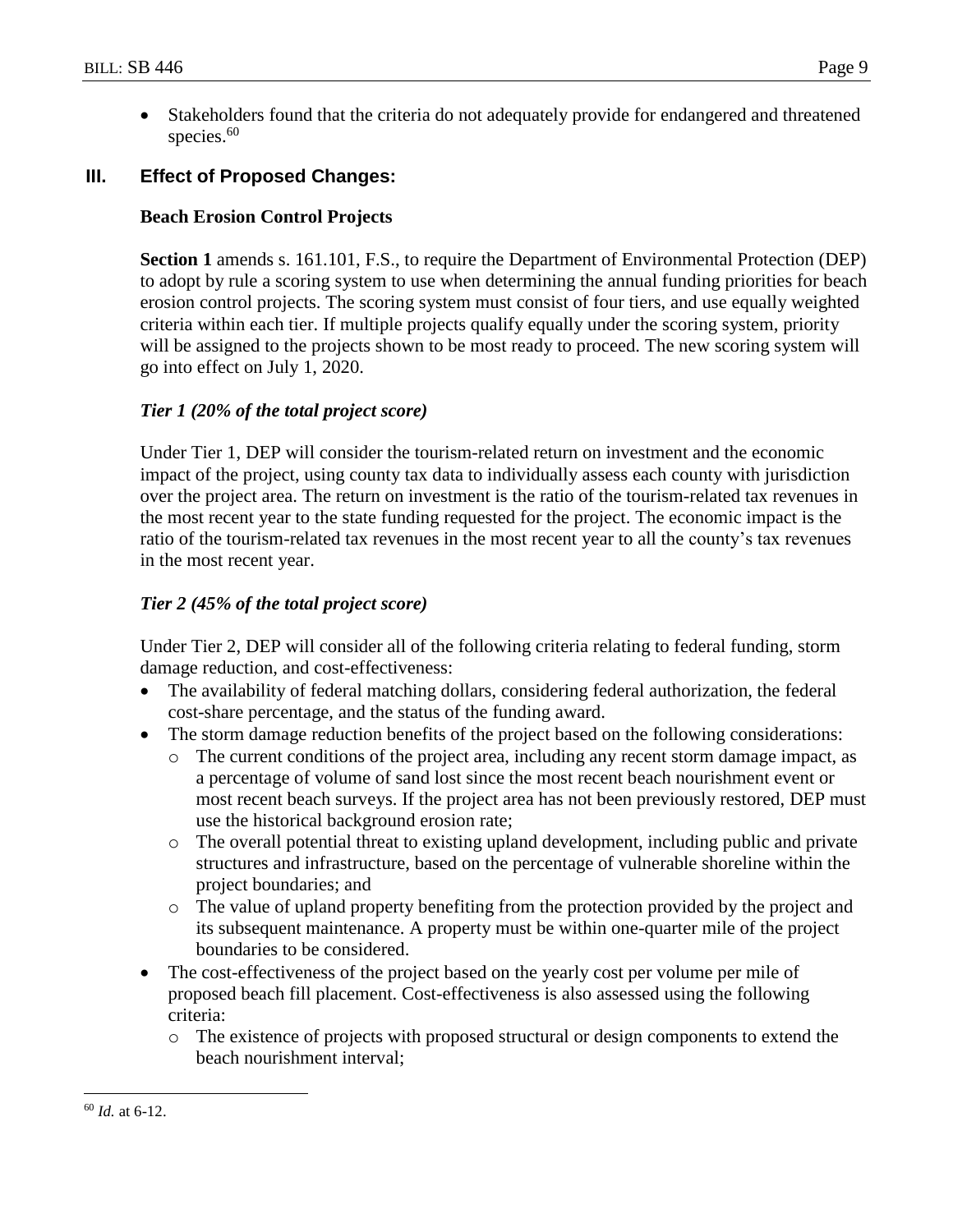- o Existing beach nourishment projects that reduce upland storm damage costs by incorporating new or enhanced dune structures or new or existing dune restoration and revegetation projects;
- o Proposed innovative technologies designed to reduce project costs; and
- o Regional sediment management strategies and coordination to conserve sand source resources and reduce project costs.

## *Tier 3 (20% of the total project score)*

Under Tier 3, DEP will consider all of the following criteria relating to previous state involvement in the project, recreational benefits, mitigation of the impact of inlets, and the state's most significant beach erosion problems:

- Previous state commitment and involvement in the project, considering previously funded phases, the total amount of previous state funding, and previous partial appropriations for the proposed project.
- The recreational benefits of the projects based on:
	- o The accessible beach area added by the project; and
	- o The percentage of linear footage within the project boundaries which is zoned:
		- As recreational or open space;
		- For commercial use; or
		- To otherwise allow for public lodging establishments.
- The extent to which the project mitigates the adverse impact of improved, modified, or altered inlets on adjacent beaches.
- The degree to which the project addresses the state's most significant beach erosion problems as a function of the linear footage of the project shoreline and the cubic yards of sand placed per mile per year.

## *Tier 4 (15% of the total project score)*

Under Tier 4, DEP will consider all of the following criteria relating to projects that have not received funding after successive years, habitat enhancement, and a project's overall readiness:

- Increased prioritization of projects that have been on DEP's ranked project list for successive years and have not previously secured state funding for project implementation.
- Environmental habitat enhancement, recognizing state or federal critical habitat areas for threatened or endangered species which may be subject to extensive shoreline armoring, or recognizing areas where extensive shoreline armoring threatens the availability or quality of habitat for such species. Turtle-friendly designs, dune and vegetation projects for areas with redesigned or reduced fill templates, proposed incorporation of best management practices and adaptive management strategies to protect resources, and innovative technologies designed to benefit critical habitat preservation may also be considered.
- The overall readiness of the project to proceed in a timely manner, considering the project's readiness for the construction phase of development, the status of required permits, the status of any needed easement acquisition, the availability of local funding sources, and the establishment of an erosion control line. If DEP identifies specific reasonable and documented concerns that the project will not proceed in a timely manner, DEP may choose not to include the project in the annual funding priorities submitted to the Legislature.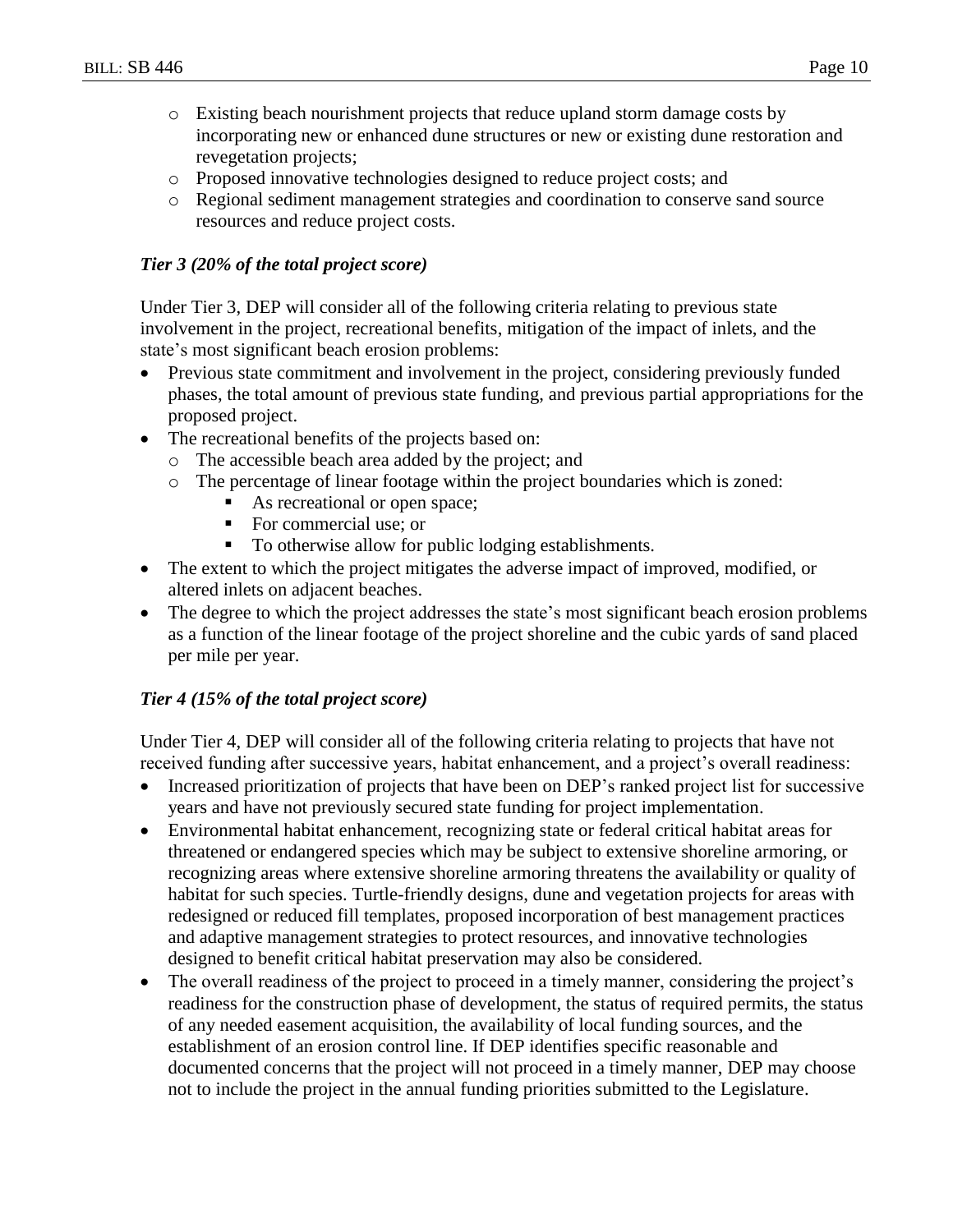**Section 2** amends s. 161.101(20), F.S., to revise provisions relating to project lists, reporting requirements, and surplus funding.

### *Project Lists, Notification, and Summary Reports*

The bill requires DEP to update the active project lists quarterly. DEP is already required to maintain the lists on its website organized by fiscal year.

The bill redefines the term "significant change" to mean a project-specific change or cumulative changes that either: exceed the project's original allocation by \$500,000 or exceed 25 percent of the project's original allocation. DEP is required to notify the Governor and the Legislature when a significant change occurs in the funding levels of a given project, as compared to the originally approved allocation.

The bill requires DEP to provide a summary of project activities, funding statuses, and changes to annual project lists for both the current and preceding year. Currently, DEP is not required to include information for the preceding fiscal year in its summary. DEP submits the summary along with its annual legislative budget request.

The bill requires that funding approved by the Legislature for specific projects on the annual project lists must remain available for such projects for 18 months. The bill requires that, when a local project sponsor releases appropriated project dollars, DEP will notify the Governor and the Legislature of such release and indicate in the notification how the project dollars are recommended to be used following the release.

#### *Surplus Funding*

The bill requires DEP to provide supporting justification when notifying the Governor and Legislature to indicate whether DEP intends to use surplus dollars. The bill adds beach restoration and beach nourishment projects to the various project types DEP is authorized to use surplus funds for.

The bill authorizes DEP to use surplus funds for projects that do not have a significant change. DEP will be authorized to use surplus funds for the following purposes, as long as they do not have a significant change: inlet management projects or beach restoration and beach nourishment projects; to be offered for reversion for the next appropriations process; or to be used for other priority projects on active project lists. DEP must post such uses of surplus funds on its website, on the project listing web page. The bill states that no other notice or supporting justification is required before using surplus funds for a project that does not have a significant change.

#### **Inlet Management Projects**

**Section 3** amends s. 161.143, F.S., to revise the required considerations for the ranking criteria used to establish funding priorities for inlet management projects.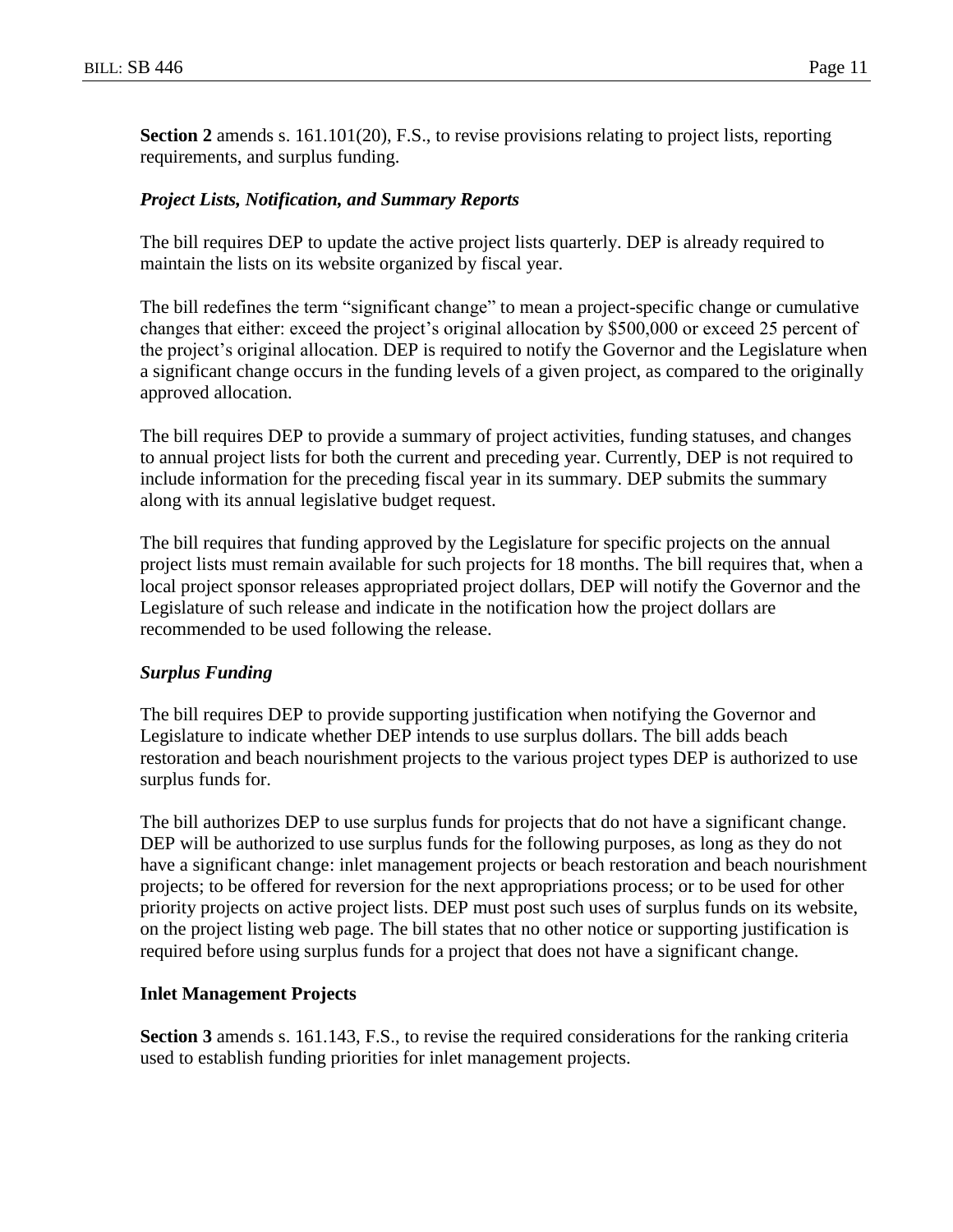The bill states that inlet management projects are the intended scope of the section, and of s. 161.142, F.S., which establishes policies for inlet management. The scope of inlet management projects considered for annual funding priority is expanded to include the "improvement of infrastructure to facilitate sand bypassing."

The bill requires the inlet management projects considered for funding under s. 161.143, F.S., to be considered separate and apart from the beach erosion control projects reviewed and prioritized under s. 161.101, F.S.

The bill requires DEP to give equal consideration to the ranking criteria in s. 161.143(2)(a)-(h), F.S., and revises such criteria by:

- Removing the term "existing" from the provision requiring DEP to consider the extent to which bypassing activities at an inlet would benefit from modest, cost-effective improvements.
- Requiring DEP to consider the cost-effectiveness of sand made available by a proposed inlet management project or activity relative to other sand source opportunities that could be used to address inlet-caused beach erosion.
- Removing the requirement that DEP consider the interest and commitment of local governments as demonstrated by their willingness to coordinate the planning, design, construction, and maintenance of an inlet management project and their financial plan for funding the local cost share for initial construction, ongoing sand bypassing, channel dredging, and maintenance.
- Requiring DEP to consider the existence of a proposed or recently updated inlet management plan or a local-government-sponsored inlet study addressing the mitigation of an inlet's erosive effects on adjacent beaches.
- Clarifying that DEP is to consider the criteria in s.  $161.101(14)$ , F.S., when establishing funding priorities for inlet management projects, but only to the extent the beach erosion control project criteria are distinct from and not duplicative of the inlet management project criteria.

The bill authorizes DEP to pay from legislative appropriations up to 75 percent of the construction costs of an initial major inlet management project and requires that the remaining balance be paid from other funding sources, such as local sponsors. The bill requires that costs not associated with the initial major inlet management project be shared equally by state and local sponsors.

The bill deletes authorization for DEP to use a legislative appropriation to contract for studies on sediment transport volumes and responsibilities of inlet beneficiaries for beach erosion. In the subsection requiring DEP to annually provide an inlet management project list, the bill deletes the requirement for DEP to include information on the management of ten separate inlets.

The bill deletes the current requirement that at least ten percent of annual legislative appropriations for statewide beach management be made available for the three highest-ranked projects on the current year's inlet management project list. Instead, the bill requires DEP to designate for projects on the current year's inlet management project list an amount that is at least equal to the greater of: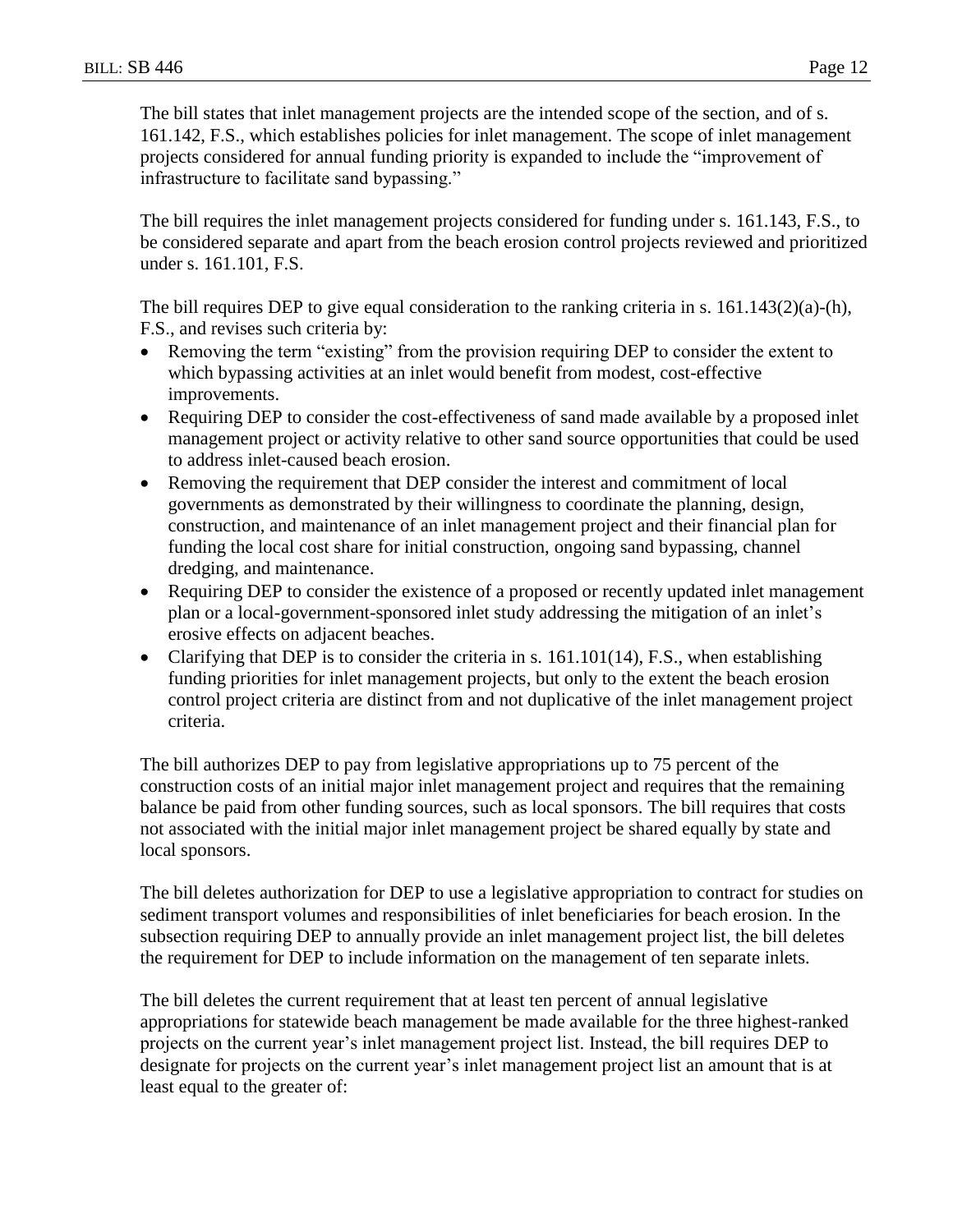- Ten percent of the total amount of legislative appropriations for statewide beach management in a given year; or
- The percentage of inlet management funding requests from local sponsors as a proportion of the total amount of statewide beach management dollars requested in a given year.

The bill deletes a requirement that DEP make certain funds available for the study, design, or development of inlet management projects, and adds a requirement that DEP include inlet monitoring activities as an aggregated subcategory on the overall project list. The bill deletes a requirement that DEP make available all statewide beach management funds which are unencumbered or are allocated to non-project-specific activities for projects on legislatively approved lists of inlet management projects.

The bill requires DEP to update and maintain an annual report on its website concerning the extent to which each inlet project has succeeded in balancing the local sediment budget and inlet's erosive effects on adjacent beaches. The report must provide an estimate of the quantity of sediment bypassed, transferred, or otherwise placed on adjacent eroding beaches, or in such beaches' nearshore area, for the purpose of offsetting the erosive effects of inlets.

### **Comprehensive Long-Term Beach Management Plan**

**Section 4** amends s. 161.161, F.S., which establishes requirements for DEP's comprehensive long-term beach management plan. The changes in section 4 will go into effect on July 1, 2020.

In developing and maintaining the comprehensive long-term beach management plan, the bill requires DEP to do the following:

- Include recommendations for improvement of infrastructure to facilitate sand bypassing to mitigate the erosive impact of an inlet that is a significant cause of beach erosion.
- Consider the establishment of regional sediment management alternatives for one or more individual beach and inlet sand bypassing projects as an alternative to beach restoration when appropriate and cost-effective, and recommend the location of such regional sediment management alternatives and the source of beach-compatible sand.
- Maintain an updated list of critically eroded sandy beaches based on data, analyses, and investigations of shoreline conditions.
- Identify existing beach projects without dune features or with dunes without adequate elevations, and encourage dune restoration and revegetation to be incorporated as part of storm damage recovery projects or future dune maintenance.
- Document procedures and policies for preparing post-storm damage assessments and corresponding recovery plans, including repair cost estimates.
- Identify and assess appropriate management measures for all of the state's critically eroded beaches.

The bill also deletes the following requirements for DEP in developing and maintaining the comprehensive long-term beach management plan:

• Include cost estimates necessary to take inlet corrective measures and recommendations regarding cost sharing among the beneficiaries of such inlet.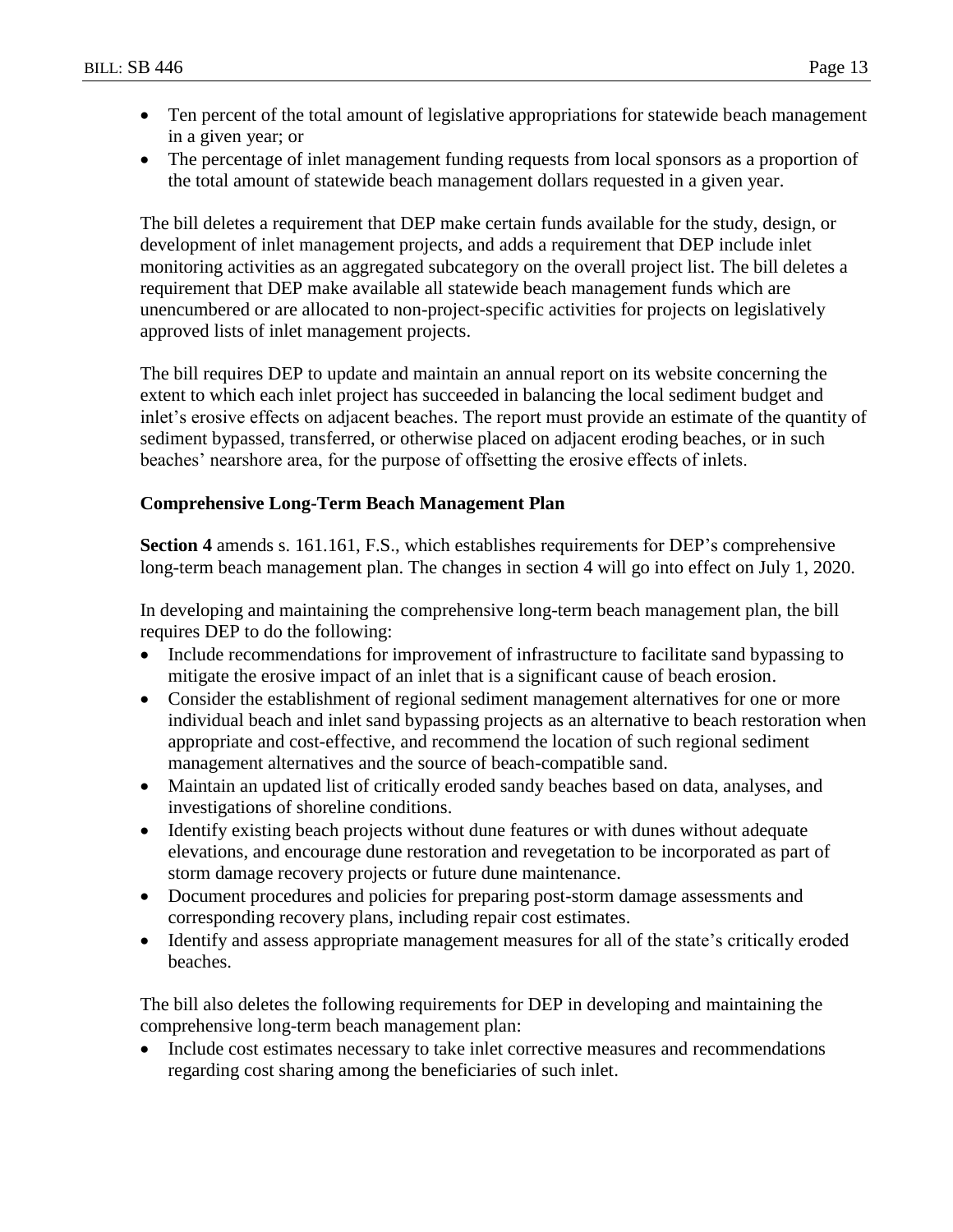- Evaluate the establishment of feeder beaches as an alternative to direct beach restoration and recommend the location of such feeder beaches.
- Project long-term erosion for all major beach and dune systems by surveys and profiles;
- Identify shoreline development and degree of density.
- In identifying short-and long-term economic costs and benefits of beaches, include recreational value to user groups, tax base, revenues generated, and beach acquisition and maintenance costs.
- Identify alternative management responses in order to prevent inappropriate development and redevelopment on migrating beaches.
- Consider abandonment as an alternative management response.
- Establish criteria, including costs and specific implementation actions, for alternative management techniques.
- Establish a list of restoration and beach nourishment projects arranged in order of priority, and the funding levels needed for such projects.
- Submit regional plans on a set schedule and in accordance with specified requirements.

The bill requires that the comprehensive long-term beach management plan, at a minimum, include: a strategic beach management plan; a critically eroded beaches report; and a statewide long-range budget plan.

### *Strategic Beach Management Plan*

The bill requires the strategic beach management plan to identify and recommend appropriate measures for the state's critically eroded sandy beaches. DEP is authorized to incorporate regional plans and take into account areas of greatest need and probable federal or local funding when creating the SBMP. The bill requires that, before finalizing a strategic beach management plan, DEP must hold a public meeting or a public webinar in the region for which the plan is prepared. The bill's revisions to the requirements for the comprehensive long-term beach management plan may significantly change what DEP includes in the SBMP.

### *Critically Eroded Beaches Report*

The bill requires that DEP develop and maintain the critically eroded beaches report based primarily on data, analyses, and investigations of shoreline conditions.

### *Long-Range Budget Plan*

The bill requires the long range budget plan to include at least five years of planned beach restoration, beach nourishment, and inlet management project funding needs, as identified and refined by local governments. The plan must consist of two components:

- A "three-year work plan" identifying and prioritizing beach restoration, beach nourishment, and inlet management projects viable for implementation during the next three fiscal years. In developing and submitting the three year work plan, the bill requires DEP to:
	- o Use the following criteria for determining the viability of projects:
		- Available cost-sharing,
		- Local sponsor support,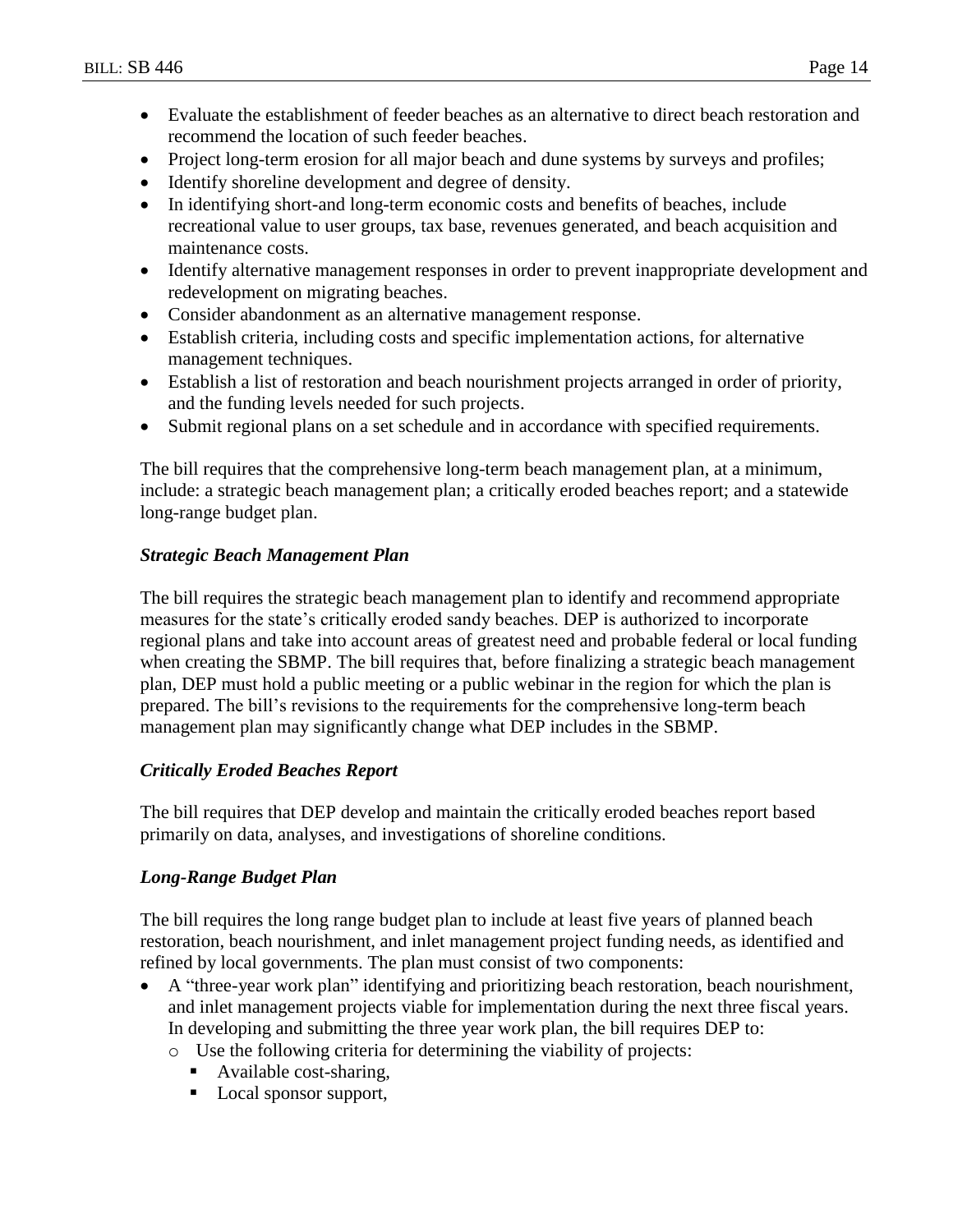- Regulatory considerations, and
- The ability for the project to proceed as scheduled;
- o Identify, for each of the three fiscal years, proposed projects and their current development status, and list the projects in priority order based on the criteria in ss. 161.101(14) and 161.143(2), F.S.; and
- o Submit the three-year work plan to the Legislature annually, accompanied by a three-year financial forecast of available funding for the projects, and any modifications of specific funding requests or criteria ranking that are warranted in each successive fiscal year.
- A "long-range plan" identifying projects for inclusion into the three-year work plan in the fourth and fifth ensuing fiscal years, which includes issues that may prevent successful completion and recommended solutions that will allow projects to progress into the threeyear work plan.

Upon approval of the plans, the bill requires DEP to use regional plans and three-year work plans to serve as the basis for state funding decisions.

**Section 5** states that, unless otherwise expressly provided in the act, the bill takes effect July 1, 2019.

### **IV. Constitutional Issues:**

A. Municipality/County Mandates Restrictions:

None.

B. Public Records/Open Meetings Issues:

None.

C. Trust Funds Restrictions:

None.

D. State Tax or Fee Increases:

None.

E. Other Constitutional Issues:

None.

## **V. Fiscal Impact Statement:**

A. Tax/Fee Issues:

None.